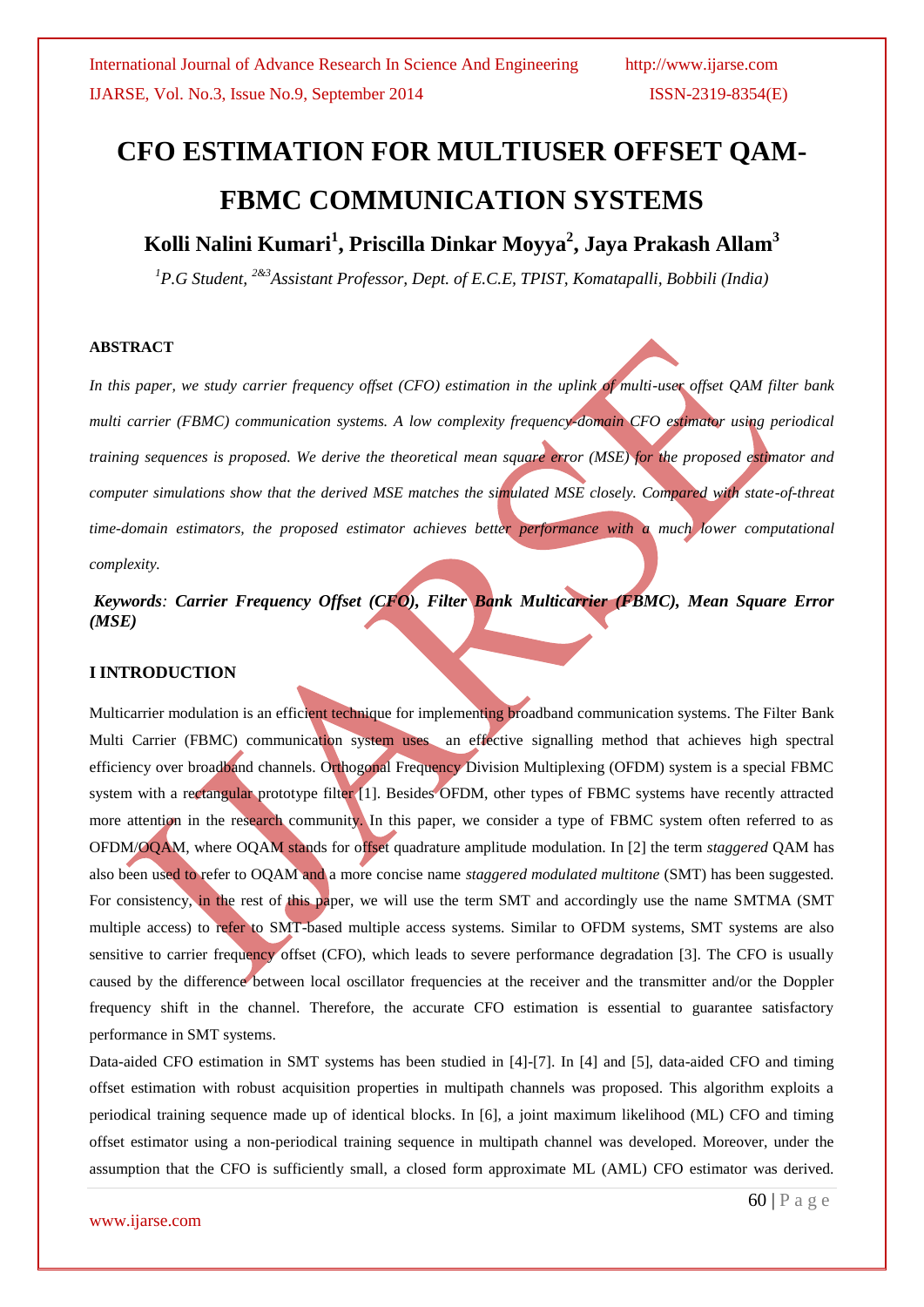However, the performance of the CFO estimation is reduced when the CFO value is relatively large. Moreover, the performance of the CFO estimation is dependent on the training sequence used [6]. Finally, in [7] authors estimated CFO using spectral modelling. Interestingly, the CFO estimation is independent on the timing offset and also the training sequence used. However, the CFO is estimated using a maximization procedure through a 1-dimensional search, which leads to heavy computational complexity.

In this paper, we study the data-aided CFO estimation in the uplink of an SMTMA system. In the uplink, the base station (BS) needs to estimate multiple CFO's from multiple users. The choice of CFO estimation methods in the BS is closely related to the adopted subcarrier allocation scheme [8]. However, the current trend in the industry, as reflected in the 3GPP LTE documents, is more towards block allocation, where a block of contiguous subcarriers are allocated to each user [9]. The goal of this paper is to propose a low-complexity data-aided CFO estimation for SMTMA with block allocation scheme. Some studies have been performed to estimate the CFO and timing offset in the uplink of SMTMA systems. In [10] the joint ML phase, CFO, and timing offset estimation using a non periodical training sequence in an additive white Gaussian noise (AWGN) was considered. Under the assumption that the CFO of each user is sufficiently small, an AML estimator was developed, using which the joint phase offset, CFO and timing offset estimation for different users can be carried out independently. The AML phase and CFO estimators are in closed-form, while the AML timing offset estimator requires a one-dimensional maximization procedure. By following an approach similar to that considered in [10], the estimator proposed in [6] for single-user SMT systems can be easily modified for SMTMA uplink in multipath channels. To distinguish it from the single user estimator proposed in [6], in the rest of the paper, we refer to the modified estimator as Fusco's multiuser CFO estimator. There are a couple of disadvantages in this estimator. Firstly, due to an approximation used in the derivation of the AML estimator, Fusco's multiuser CFO estimator works only for small CFO values. The MSE of CFO estimation will have an error floor when the CFO is relatively large. Secondly, the complexity of the estimator increases linearly with increasing the number of users and can be high when there are many users. Thirdly, the performance is sensitive to training sequence used. In this paper, by following the approach in [5][11], a CFO estimation using frequency-domain periodical training sequences is proposed. Different from [5], the proposed algorithm estimates CFO after DFT. By inserting some guard subcarriers between each pair of adjacent user's bands, this estimator can be used for uplink scenario with block subcarrier allocation scheme. We show that the performance of the proposed estimator is better than the time-domain estimator [6] for the uplink and requires much lower computational complexity. Moreover, the estimator in [6] requires special constraints on the real and imaginary parts of the training sequences for good performance. Using the proposed estimator, the training sequence can be freely chosen to meet specific system requirements, such as to minimize the peak to average power ratio (PAPR) of the training sequence

#### **II SYSTEM SETUP**

.

We consider the uplink of a SMTMA system where *P* active users are communicating with a BS. It is assumed that there are  $N = P$ . Q subcarriers, where Q is the number of subcarriers allocated to each user, including both active and guard (null) subcarriers. The set of *Q* subcarriers assigned to the *p*th user is denoted by *Sp*, and we assume  $\bigcup_{p=0}^{p-1} S_p$  $\mathcal{I}(\mathcal{S}_p) = \{0, 1, \cdots, N-1\}$  and  $\mathcal{I}(\mathcal{S}_p) = \emptyset$ , for  $\forall p \neq q$ . The transmitted signal from the *p*th user is represented by  $xp[n]$ , and the channel response between the *p*th user and the BS is denoted by the sequence  $cp[n]$ . It is assumed that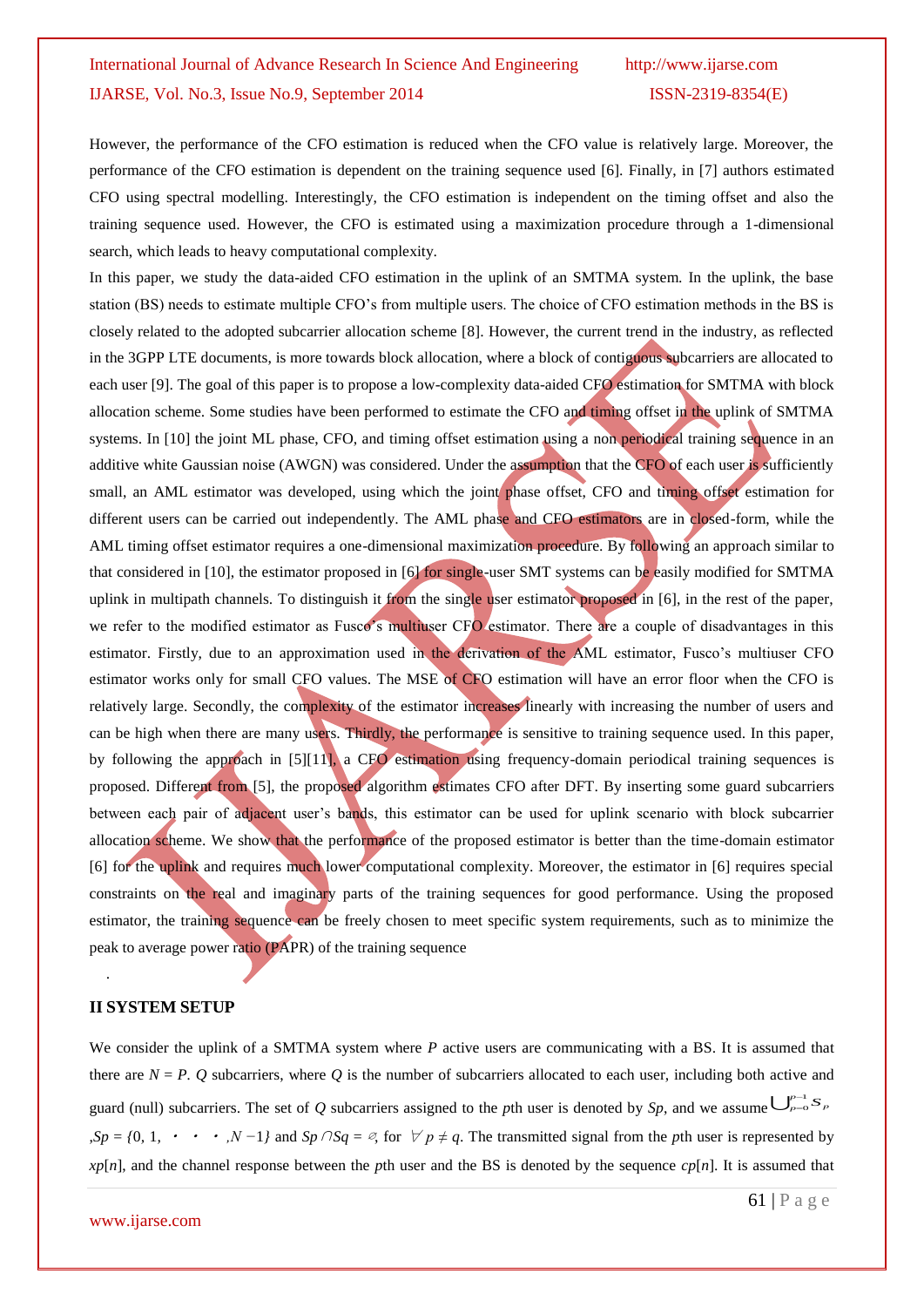# International Journal of Advance Research In Science And Engineering http://www.ijarse.com

(2)

(4)

## IJARSE, Vol. No.3, Issue No.9, September 2014 ISSN-2319-8354(E)

*cp*[*n*] is nonzero only for  $n = 0, 1, \cdots, Nc - 1$ , where *Nc* is the maximum channel delay spread. Accordingly, the received signal at the BS can be written as

$$
r[n]=y[n]+v[n]=\sum_{p=0}^{p-1}y_p[n]+v[n],
$$
\n(1)

Where  $v[n]$  is an AWGN with variance  $\sigma n2$  and  $v[p[n]$  is the received signal from the pth user as

$$
y_p[n] = (x_p[n] * c_p[n])e^{j2\pi\epsilon_p n/N},
$$

Where  $*$  denotes linear convolution and  $\varepsilon p$ ,  $p=0,...,p-1$  is the normalized CFO (with respect to the subcarrier spacing) of the pth user.

#### **2.1 Poly phase Structure of the SMT receiver**

Several polyphase structures have been proposed for efficient implementation of SMT systems. For the purpose in this paper, we have chosen the polyphase structure of [13] as shown in Fig(1). The components The components  $E0(z)$ through EN−1(z) are the polyphase components of a prototype filter H(z), based on which the SMT is implemented. We assume that H(z) has a length of  $\beta$ . N, thus, each polyphase components has a length of  $\beta$ . The DFT block performs the demodulation at the receiver side of the system. It is apparent that Fig.1 is different from a conventional analysis filter bank in the literature, where the polyphase components are often followed by an IDFT [13]. This difference arises, simply, because here we have chosen to feed the input signal from the bottom of a tapped delay line, i.e., opposite to the common practice where the tapped delay line is fed from the top. This puts the input samples in a reversed order and accordingly the IDFT has to be replaced by DFT. This arrangement is chosen, here, because it matches the common practice in the presentation of an OFDM receiver[1].

The N $\times$ 1 input vector to the DFT block at the time instant I as shown in Fig.1 can be written as [14]

$$
\mathbf{u}[l] = \sum_{i=1}^{\beta} \mathbf{u}^{(i)}[l] \tag{3}
$$
\nWhere,

$$
u^{(i)}[1] = r[1+i]h[\beta - i] = (y[1+i]+v[1+i])h[\beta + i]
$$

$$
h[n] = \begin{bmatrix} h[nN + N + 1] \\ h[nN + N + 2] \\ \vdots \\ h[nN] \end{bmatrix}, \quad y[n] = \begin{bmatrix} y[nN - N + 1] \\ y[nN - N + 2] \\ \vdots \\ y[nN] \end{bmatrix}
$$

$$
v[n] = \begin{bmatrix} v[nN + N + 1] \\ v[nN + N + 2] \\ \vdots \\ v[nN] \end{bmatrix},
$$

and  $\circ$  denotes point-wise multiplication of vectors. Further-more, the output vector of the DFT block is given by

$$
U(l) = F\{u(l)\},\tag{5}
$$

Where F denotes the DFT operation. The output vector U (1) is then multiplied with a column vector g containing the one-tap equalizer coefficients =[ g0 g1… gN−1]T . The equalizer output is then sent to the slicer and decisions on the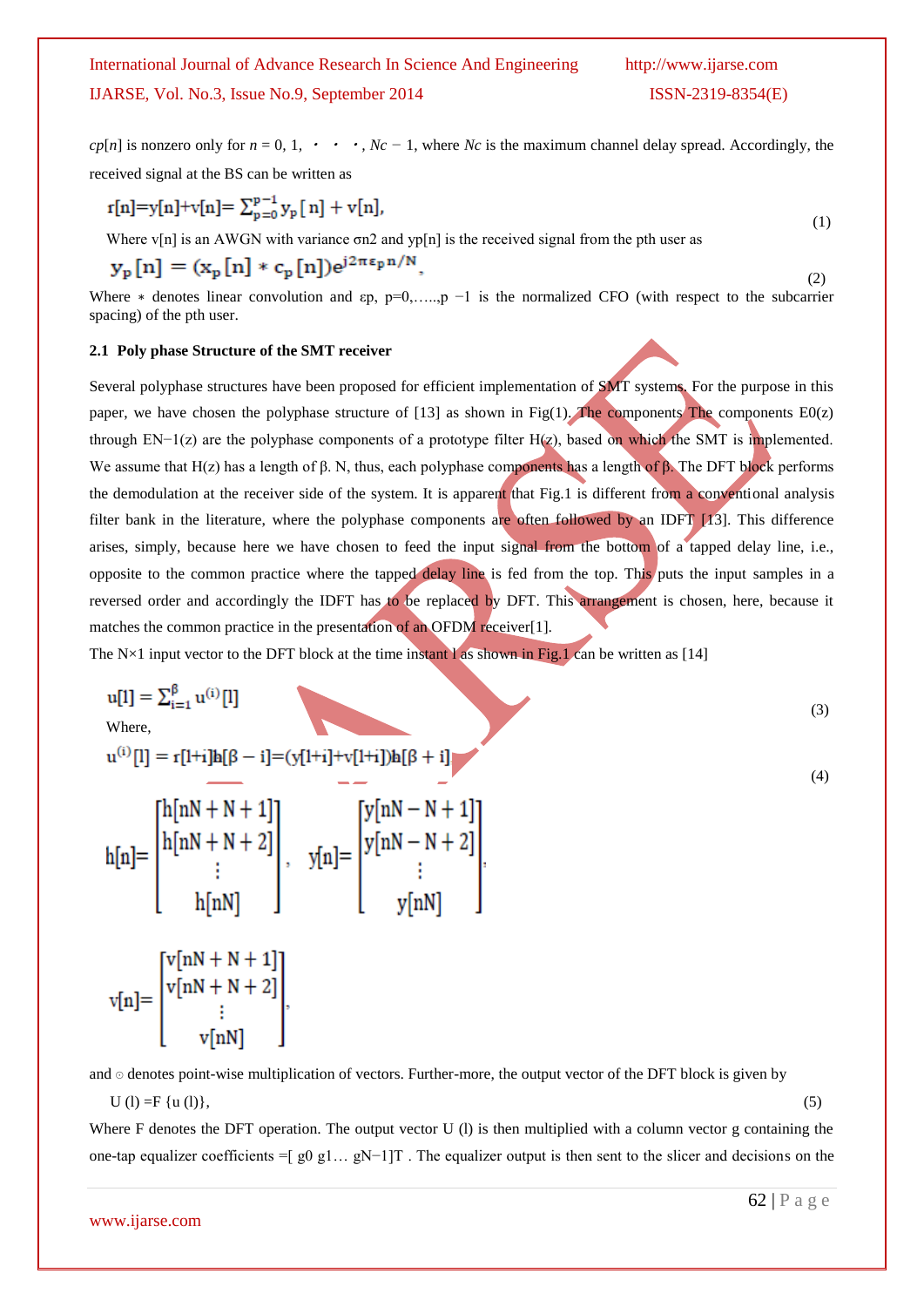# International Journal of Advance Research In Science And Engineering http://www.ijarse.com

### IJARSE, Vol. No.3, Issue No.9, September 2014 ISSN-2319-8354(E)

transmitted data symbols s l are obtained as shown in Fig.1. Data from different users are then separated through user separation.

### **III CFO ESTIMATION**

#### **3.1 Fusco's multiuser CFO estimator**



**Fig.1.The in-phase part of an SMT receiver.** The quadrate part has a similar structure with the following minor differences: (i) The inputs is backward delayed by one half of a symbol internal (samples), and (ii) the  $\{\cdot\}$  blocks are replaced by {.} blocks. {.} Means imaginary-part of.

In the fusco's estimator is a joint CFO and timing offset estimator in the uplink using non-periodical training sequences. The CFO estimator for the pth user may be simplified to [7] ,[11].

$$
\hat{\epsilon}_p = \frac{1}{\pi} \angle \{ \Sigma_{i=0}^{N_c - 1} A_i^* B_i \},
$$
\n(6)

Where ∠ {•} denotes the angle of a complex number and the parameters Ai and Bi are equal to

$$
A_{i} = \sum_{n=0}^{\beta N - 1} \left[ r[n + i] \sum_{k \in S_{p}} x_{i}^{k*}[n] \right],
$$
  
\n
$$
B_{i} = \sum_{n=0}^{\beta N - 1} \left[ r[n + i + \frac{N}{2}] \sum_{k \in S_{p}} x_{Q}^{k*}[n] \right]
$$
 (7)

(7)

and xIk n and xQk n are transmitted signals produced by the in-phase sIk and Quadrature phase sQk of the training symbol on the kth subcarrier. It should be noted that an underlying assumption in the deviation of (7) is that  $\exp(-\epsilon)$  $j2πNεpΔQ) \approx 1$ , where  $ΔQ$  is comparable with the length of the prototype filter. As a result, this estimator only works well for small CFO values. From (7) and (8), it can be seen that the CFO for each user is estimated before the DFT. Since the CFO for different users can be estimated independently, the complexity of CFO estimation for each user is dependent on the total number of subcarriers N, rather than the number of subcarriers Q allocated to each user. This is inefficient, especially when the number of users  $P = NQ$  is large.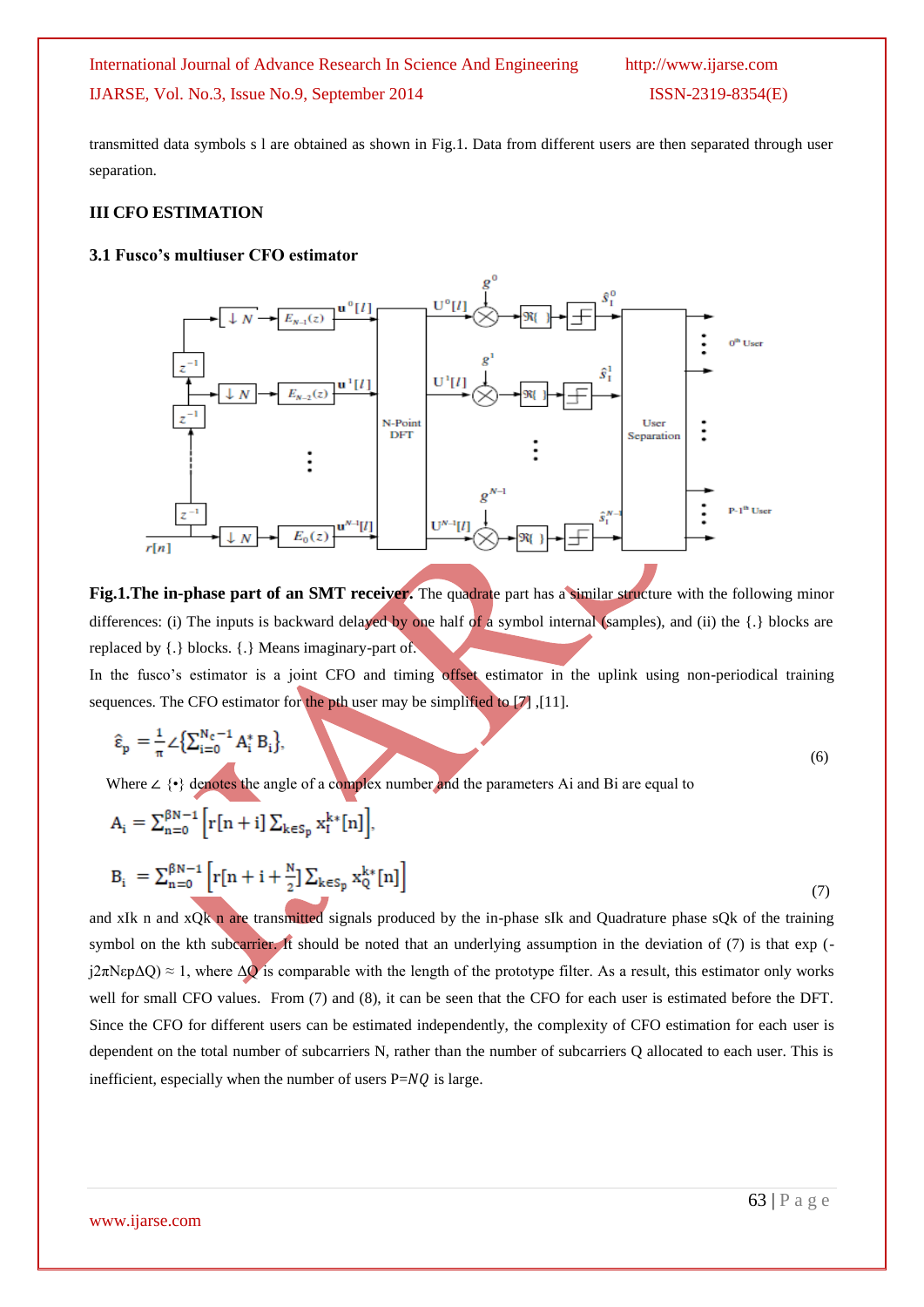#### **3.2 The proposed estimator**

In [6], a time-domain CFO estimation algorithm using periodical training sequences was proposed for single user SMT systems. It was shown that a least square CFO can be obtained by estimating the phase difference between the two periods of the received signal. However this may not be extended to multiuser case, where signals from P users have been received with different CFO's at BS which cannot be easily separated in the time domain. To overcome this problem, in this section , we derive a frequency-domain CFO estimator for SMTMA uplink using periodical training sequences. To reduce the computational complexity of the estimator, we uses only real training sequences such that the estimator only uses the in-phase part of an SMT receiver. In most practical design of prototype filter h[n] takes significantly non-zero values only when –  $N \le n \le N$ . Then it can be shown easily that if the number of identical blocks in the training sequence of the pth user are chosen as  $\beta+2$ , the transmitted training signal  $x[n]$  satisfies the following condition approximately

# (8)

Where  $N_1$  is the transient in the time domain. By calling (2), we have two  $\beta N \times 1$  Successive overlapped signal vector from the pth user called  $y_{p,1}$  and  $y_{p,2}$  such that

$$
y_{p,2} = e^{j 2\pi \varepsilon_p} y_{p,1}, p=0,1,...,p-1
$$

Accordingly  $N\times 1$  vectors usand uz are the received vectors at the input of DFT block due to  $r$  and  $r_2$  respectively as

(9)

$$
\begin{cases}\nu_1 = \sum_{p=0}^{P-1} \sum_{i=1}^{\beta} y_{p,1}(l+1) \, d\theta(\beta - i) + w_2 \\
u_2 = \sum_{p=0}^{P-1} \sum_{i=1}^{\beta} e^{j2\pi\varepsilon_p} y_{p,1}(l+1) \, d\theta(\beta - i) + w_2\n\end{cases}
$$
\n(10)

If we put some subcarriers as a guard between each pair of adjacent user's bands for multiuser case, the overlapping between adjacent users may be neglected, thanks to the excellent frequency localized filters used in the realization of FBMC systems. The CFO estimation may be preformed after DFT. Consequently the CFO for each user may be estimated separately by following the approach for OFDM in [12]

$$
\widehat{\varepsilon_p} = \frac{1}{2\pi} \left( \sum_{k \in S_p} U_1^{k*} U_2^k \right) \tag{11}
$$

Where  $U_1$  and  $U_2$  are the DFT outputs of vectors  $u_1$  and  $u_2$  respectively. While the estimation error depends only on total symbol energy, the algorithm works well in multipath channels. However it is required that the CFO as well as the channel impulse response remains constant during estimation. Moreover the training sequence may be chosen randomly so that to minimize its PAPR.

Using a similar approach as in [12], in the high SNR region, the mean square error (MSE) of the CFO estimation of the pth user can be approximated by

$$
\text{MSE}\left(\hat{\varepsilon}_p\right) = \text{E}\left\{ \left(\varepsilon_p - \hat{\varepsilon}_p\right)^2 \right\} = \frac{1}{4\pi^2 \cdot \text{SNR} \cdot \Sigma_{k\epsilon} \left|\mathcal{S}_p\right|^{H^k}}\tag{12}
$$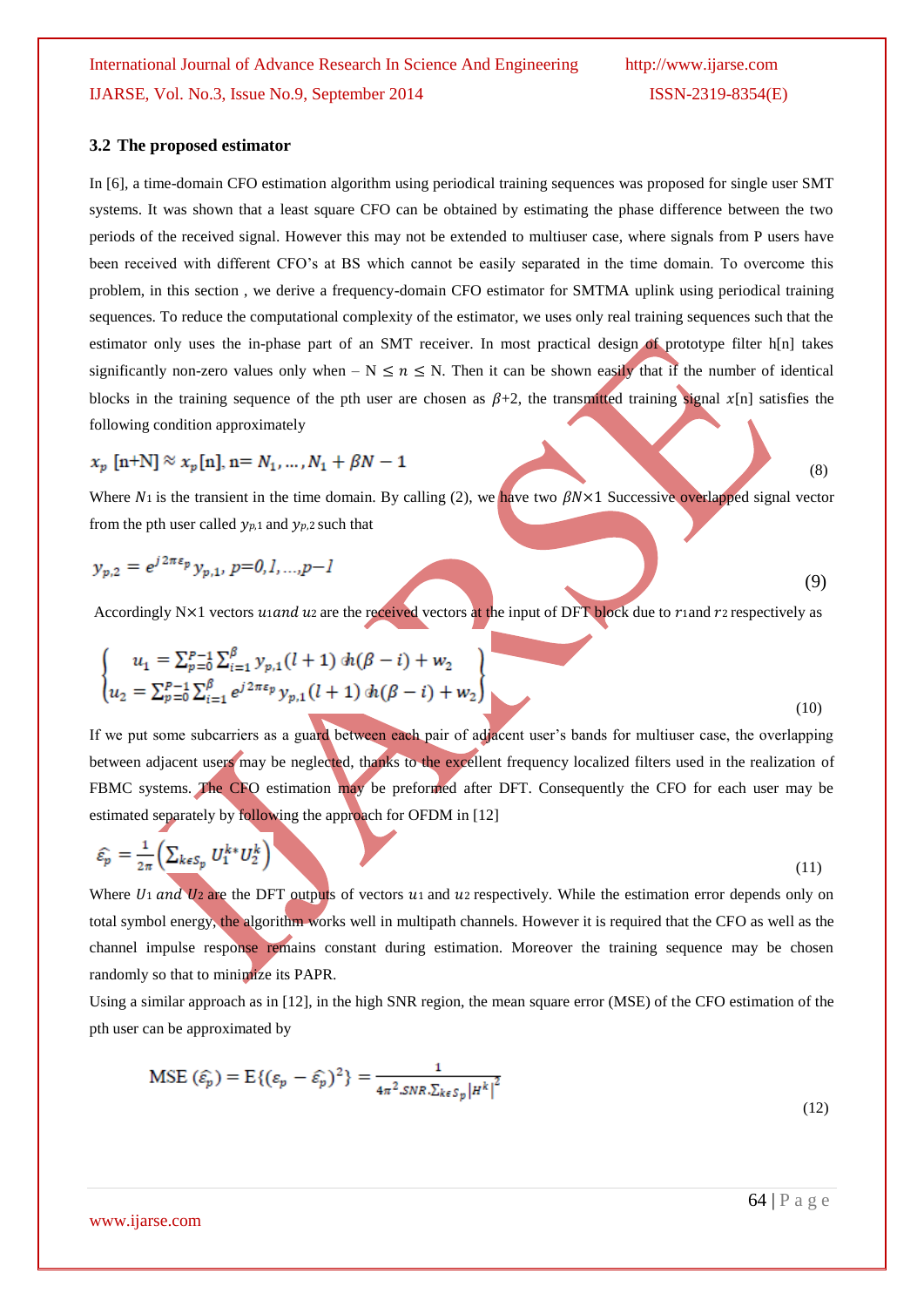Where H<sub>k</sub> is the channel frequency response on the kth subcarrier and SNR  $\triangleq \sigma s^2 \sigma^2$ , where  $\sigma s^2$  is the power of the transmitted signal.

### **IV SIMULATION RESULTS**

Computer simulations were performed to compare the performance of the proposed estimator and Fusco's multiuser CFO estimator [6] for SMTMA uplink. We let  $N=256$  and assume that there are  $P=4$  users in the network, hence,  $Q=$  $N/P = 64$  subcarriers per user. The multiuser channel with delay 0, 0.31, 0.71, 1.09, 1.73, and 2.51 microseconds and relative powers 0, -3, -9,-10,-15, and -20dB is considered [6]. The CFO values are chosen randomly and independently for each user from a uniform distribution in the interval  $-0.5 < \varepsilon < 0.5$ . In all cases, one guard subcarriers is inserted between each pair of adjacent user's bands. Perfect power control is assumed. The prototype filter used in the SMTMA system is an isotropic orthogonal transform algorithm (IOTA) prototype filter with a length of 3N, designed accordingly to [14].

The MSE of the proposed estimator and Fusco's multiuser CFO estimator are shown in Fig. 2. Due to the relatively large CFO values used, we can see that the MSE of Fusco's multiuser CFO estimator reaches an error floor for SNR larger than 20dB. The MSE for the proposed estimator outperforms than Fusco's multiuser CFO estimator and it can be accurately approximated by the theoretical MSE derived with (1/2) in high SNR regions. Fig. 3 presents bit error rate (BER) for both estimators, for different  $Eb/No$  values. The channel code is a rate 12 convolution code with constraint length of 5 and data symbols are from a 16- QAM constellation. We can see that the BER with the proposed estimator is much better than that with Fusco's estimator and is very close to the BER with perfect frequency synchronization.



**Fig.2. MSE of the proposed estimator and Fusco's multiuser CFO estimator**.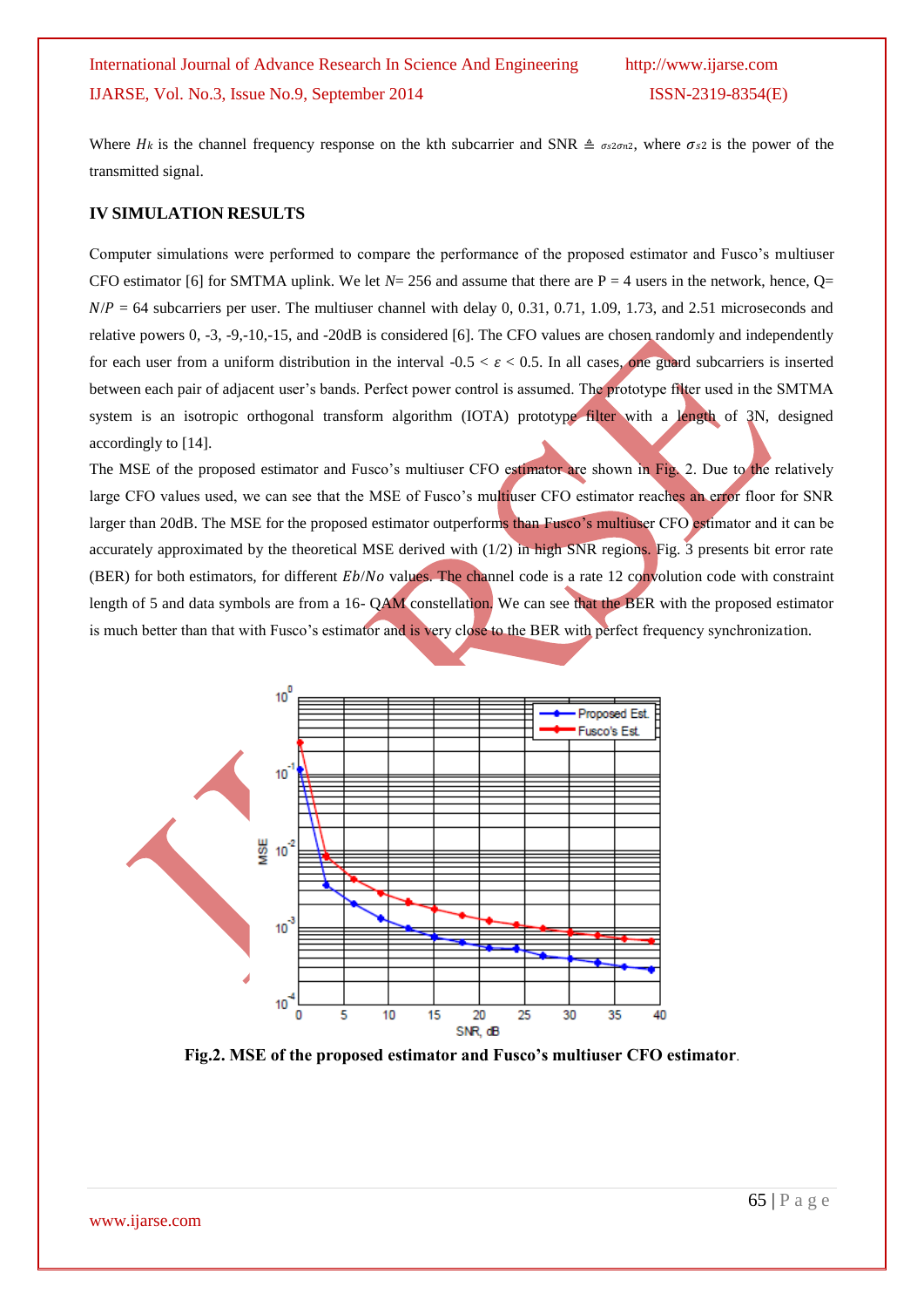



#### **V CONCLUSION**

In this paper, we are comparing both the estimators, the proposed estimator has a low-complexity and also it is a frequency domain CFO estimator for uplink by using periodical training sequences. In this CFO may be estimated after the DFT and signals for different users are separated at the end.this gives the low-complexity compared to the fusco's time-domain estimator, in which signals from different users are mixed up. Computer simulation results also showed that the performance of the proposed frequency-domain estimator is better in terms of both the estimation MSE and resulted BER compared with the Fusco's time-domain estimator. This concludes that the proposed estimator is better for the uplink system.

## **REFERENCES**

- 1. Hamid Saeedi-Sourck ,Yan Wu ,J.W.M. Bergmans , Saeed Sadri , Behrouz Farhang- Boroujeny " Low complexity carrier frequency offset estimatation for multiuser offset qam filter bank multi carrier systems uplink " IEEE Commun. Mag., 2012, pp. 978-1-4673- 0990-5 pages, 12
- 2. B. Farhang-Boroujeny, R. Kempter, "Multicarrier communication techniques for spectrum sensing and communication in cognitive radios," IEEE Commun. Mag., vol. 48, no. 4, pp. 80-85, 2008.
- 3. B. Farhang-Boroujeny, and C.H. (George) Yuen, "Cosine-modulated and offset QAM filter bank multicarrier techniques: a continuous-time prospect," EURASIP Journal on Applied Signal Processing, 2010, vol. 2010, Article ID 165654, 16 pages, 2010. doi:10.1155/2010/165654.
- 4. H. Saeedi-Sourck, Y. Wu, J.W.M. Bergmans, S. Sadri, B.Farhang-Boroujeny "Sensitivity analysis of offset QAM multicarrier systems to residual carrier frequency and timing offsets", Elsevier Signal Processing, vol. 91, pp. 1604-1612, Jaun. 2011.

www.ijarse.com